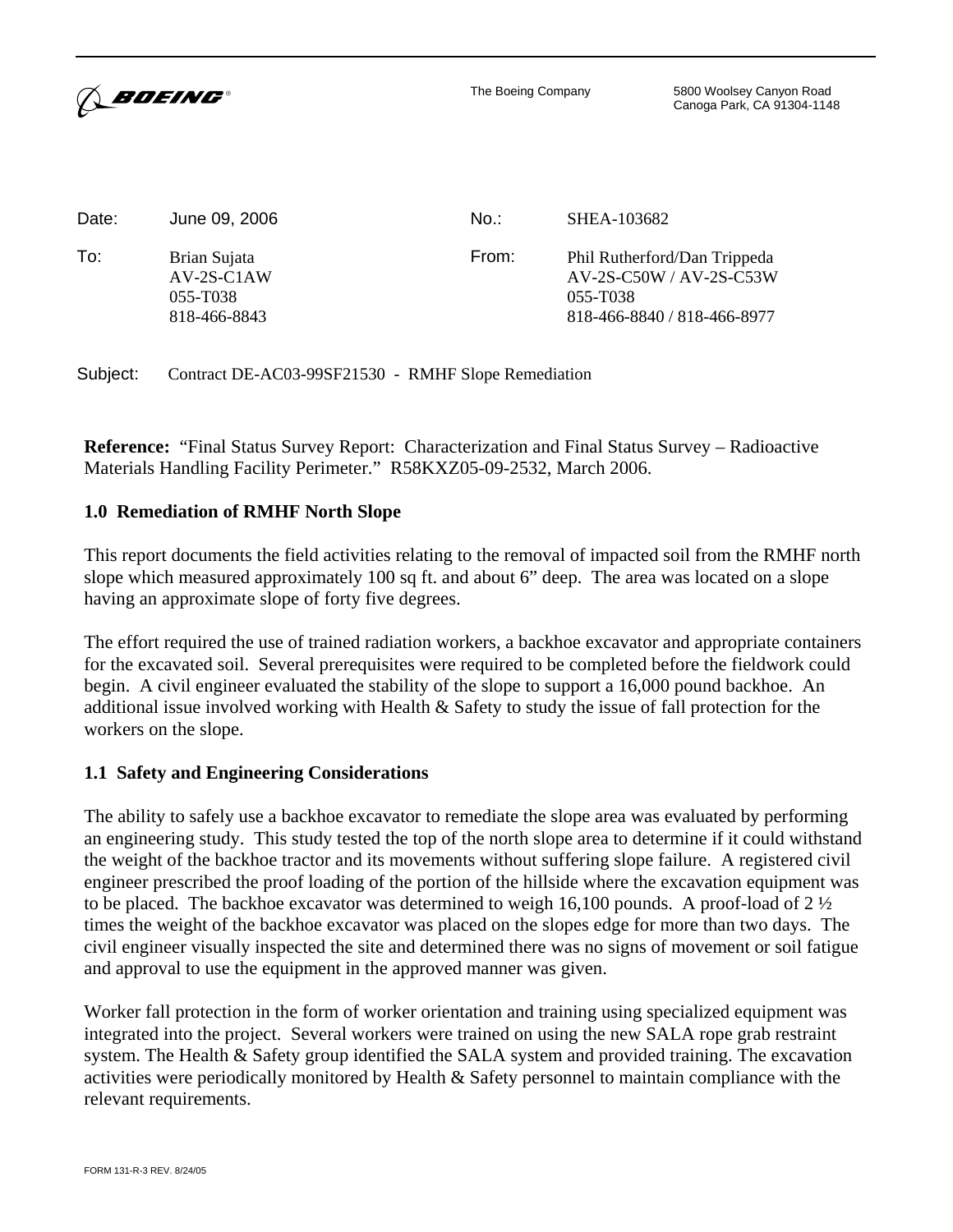## **1.2 Remediation Operations**

Remediation site identification and mapping was accomplished by locating each sample location within the 100 square foot area using flags. A catch fence was installed with the intention of limiting debris rolling down the slope and out of the controlled area. Consent from the RMHF Management and Radiation Safety to open the perimeter fencing and close the fence at the end of each day was coordinated. The backhoe excavator first removed all vegetation and large sandstone boulders within the remediation area. Radiation Safety performed radiological surveys and smears of the excavated boulders. The boulders were relocated out of the area upon approval.

The backhoe excavator was used to remove the first 6" of top soil from the remediation area. The soil excavation operations started at the top of the slope, and continued downward covering every inch of the roped off area. Once the backhoe operation was complete, radiation workers using fall protection proceeded with hand excavation activities. The backhoe excavator provided the means for the workers to dump their excavated soil from 5gal. buckets into the backhoe bucket, which was in turn, was emptied into the excavated soil container. This approach reduced climbing up and down of the slope by the workers and minimized slips and falls.

Workers did not observe any stained, discolored soil or unusual odors which would indicate chemical contamination was present.Type-4 boxes were used to containerize approximately 200 cubic feet of excavated soil. A Quality Assurance representative was on site inspecting the contents from the slope to ensure compliance with Nevada Test Site requirements. The containers were closed at the end of each shift. Once the boxes were filled, lot-followers were prepared and QA approved after surveys and smear reports were provided by Radiation Safety.

As the removal activities progressed, soil samples were retrieved and additional soil removal conducted as required.Radiation Safety personnel conducted the sampling and surveys for this area. Upon completion to the field activities**,** straw waddles were placed along this slope for erosion control of the hillside. Straw over the entire excavated slope area helped to provide additional erosion control and helped promote new plant growth.

Occasional rainfall during the project required the use of sandbags and tarp. A two day operations delay following rainfall allow for the drying out of the soil and reduce the likelihood of slippage by personnel.

### **2.0 Radiological Survey**

The referenced Final Status Survey Report of the RMHF Perimeter concluded that survey units 1, 2 ,5, 6, 7, and 8 were suitable for release for unrestricted use. The report further concluded that the majority of survey units 3 & 4 was also suitable for release for unrestricted use. The report did identify one localized area overlapping the southern boundary of Survey Units 3 and 4 that had elevated cesium-137 approaching, and in several instances, exceeding the approved site-wide DCGL of 9.2 pCi/g (See Figure 1 and Table 1).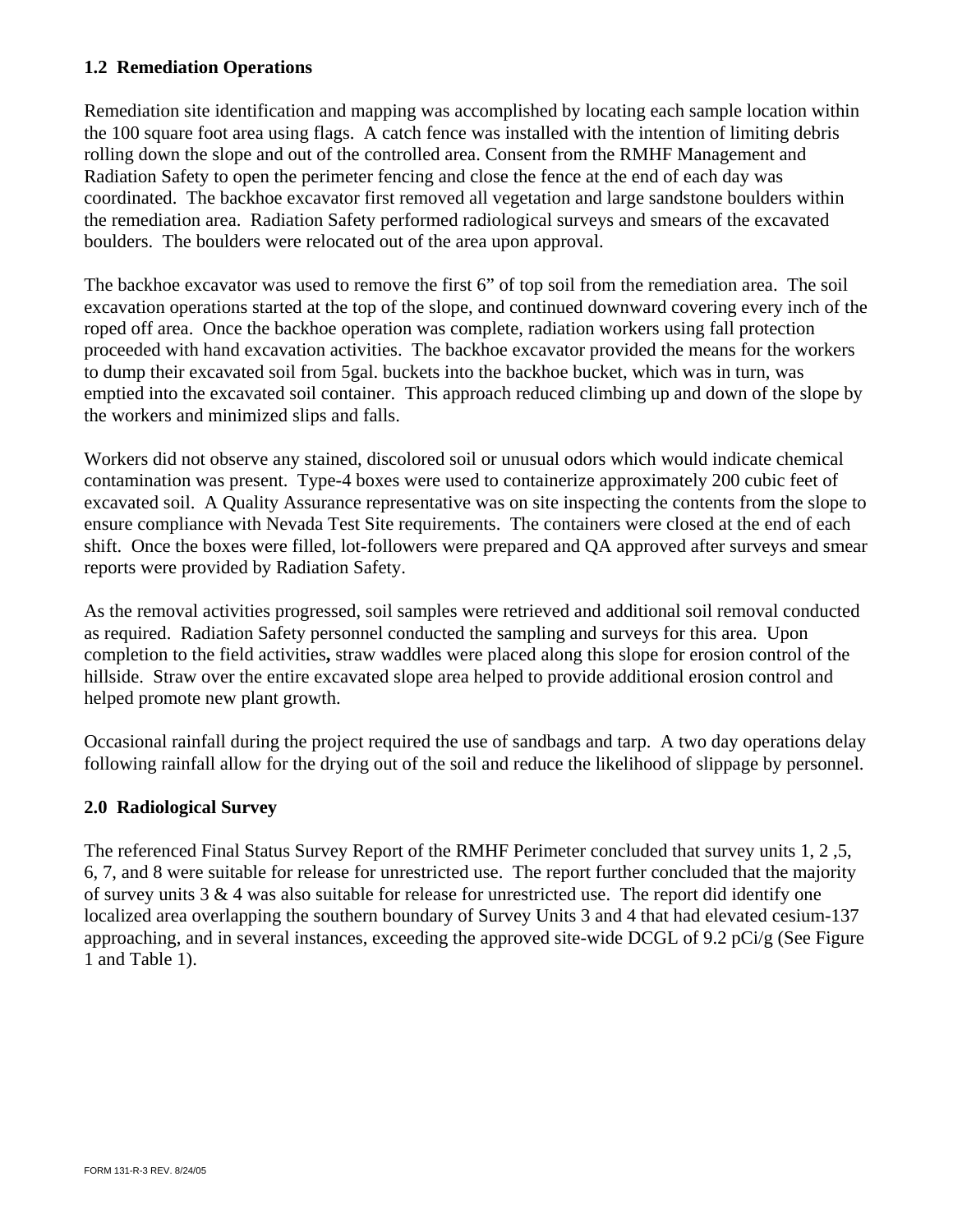

**Figure 1. Contaminated Area in Survey Units 3 & 4**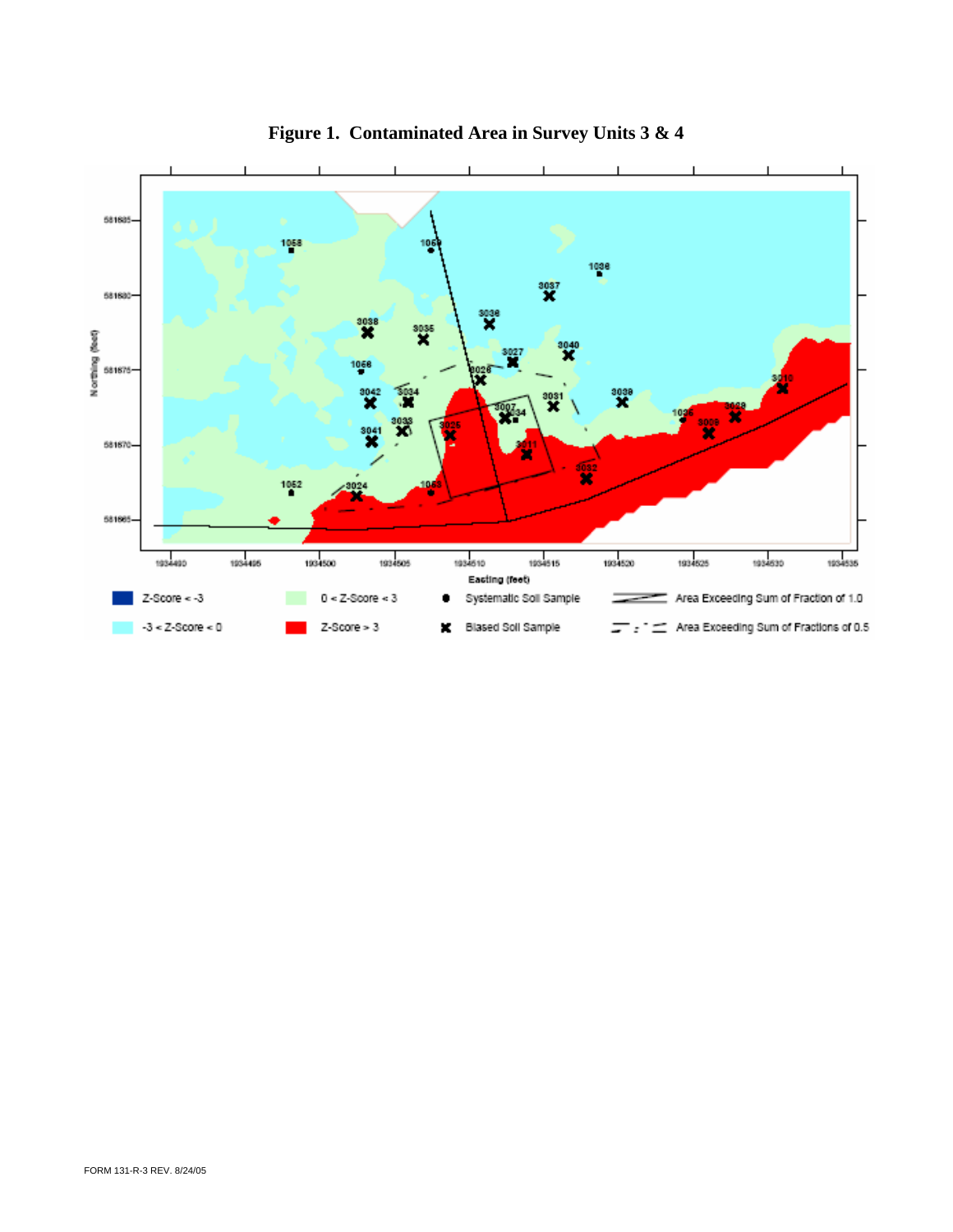| Sample ID | Radionuclide | <b>Survey Unit</b> | Pre-Remedial <sup>1</sup> |                                                                       | 10/2005 Post-Remedial 4/18/2006 Post-Remedial 4/24/2006 <sup>3</sup> |              |        |              |
|-----------|--------------|--------------------|---------------------------|-----------------------------------------------------------------------|----------------------------------------------------------------------|--------------|--------|--------------|
|           |              |                    | <b>Result</b>             | Level                                                                 | <b>Result</b>                                                        | Level        | Result | Level        |
|           |              |                    | pCi/g                     |                                                                       | pCi/g                                                                |              | pCi/g  |              |
| 1034      | Cesium 137   | 3                  | 23.50                     | Cs > 9.2                                                              | 0.78                                                                 | > 0.2        |        |              |
| 3011      | Cesium 137   | 3                  | 16.10                     | Cs > 9.2                                                              | 12.8                                                                 | Cs > 9.2     | 2.5    | 2 < Cs < 5   |
| 3025      | Cesium 137   | 4                  | 9.40                      | Cs > 9.2                                                              | 4.4                                                                  | 2 < Cs < 5   |        |              |
| 3026      | Cesium 137   | 3                  | 7.38                      | 5 < Cs < 9.2                                                          |                                                                      |              | 0.66   | 0.2 < Cs < 1 |
| 1053      | Cesium 137   | 4                  | 5.94                      | 5 < Cs < 9.2                                                          | 2.26                                                                 | 2 < Cs < 5   |        |              |
| 3034      | Cesium 137   | 4                  | 4.65                      | 2 < Cs < 5                                                            |                                                                      |              |        |              |
| 3031      | Cesium 137   | 3                  | 4.03                      | 2 < Cs < 5                                                            |                                                                      |              |        |              |
| 3024      | Cesium 137   | 4                  | 3.98                      | 2 < Cs < 5                                                            | 1.25                                                                 | 1 < Cs < 2   |        |              |
| 3027      | Cesium 137   | 3                  | 3.91                      | 2 < Cs < 5                                                            |                                                                      |              |        |              |
| 3040      | Cesium 137   | 3                  | 3.82                      | 2 < Cs < 5                                                            |                                                                      |              |        |              |
| 3037      | Cesium 137   | 3                  | 3.12                      | 2 < Cs < 5                                                            |                                                                      |              |        |              |
| 3035      | Cesium 137   | 4                  | 2.41                      | 2 < Cs < 5                                                            |                                                                      |              |        |              |
| 3007      | Cesium 137   | 3                  | 2.39                      | 2 < Cs < 5                                                            |                                                                      |              |        |              |
| 3036      | Cesium 137   | 3                  | 2.16                      | 2 < Cs < 5                                                            |                                                                      |              |        |              |
| 1059      | Cesium 137   | 4                  | 1.89                      | 1 < Cs < 2                                                            |                                                                      |              |        |              |
| 1056      | Cesium 137   | 4                  | 1.42                      | 1 < Cs < 2                                                            |                                                                      |              |        |              |
| 3033      | Cesium 137   | 4                  | 1.06                      | 1 < Cs < 2                                                            | 0.75                                                                 | 0.2 < Cs < 1 |        |              |
| 3029      | Cesium 137   | 3                  | 0.70                      | 0.2 < Cs < 1                                                          |                                                                      |              |        |              |
| 3039      | Cesium 137   | 3                  | 0.50                      | 0.2 < Cs < 1                                                          |                                                                      |              |        |              |
| 3042      | Cesium 137   | 4                  | 0.50                      | 0.2 < Cs < 1                                                          |                                                                      |              |        |              |
| 3010      | Cesium 137   | 3                  | 0.46                      | 0.2 < Cs < 1                                                          |                                                                      |              |        |              |
| 3038      | Cesium 137   | 4                  | 0.45                      | 0.2 < Cs < 1                                                          |                                                                      |              |        |              |
| 1035      | Cesium 137   | 3                  | 0.43                      | 0.2 < Cs < 1                                                          |                                                                      |              |        |              |
| 1036      | Cesium 137   | 3                  | 0.40                      | 0.2 < Cs < 1                                                          |                                                                      |              |        |              |
| 3032      | Cesium 137   | 3                  | 0.38                      | 0.2 < Cs < 1                                                          |                                                                      |              |        |              |
| 1052      | Cesium 137   | 4                  | 0.16                      | <background< td=""><td></td><td></td><td></td><td></td></background<> |                                                                      |              |        |              |
| 3041      | Cesium 137   | 4                  | 0.11                      | < Background                                                          | 1.38                                                                 | 1 < Cs < 2   |        |              |
| 3009      | Cesium 137   | 3                  | 0.07                      | < Background                                                          |                                                                      |              |        |              |

# Table 1. Pre- and Post- Remedial Soil Samples in Survey Units 3 & 4

1. Data reported in "Final Staus Survey Report - Characterization and Final Status Survey - RMHF Perimeter"

2. Sampling following 1st round of soil removal

3. Sampling following 2nd round of soil removal

ALARA level achieved



# 2.1 Pre-remedial Status

Direct exposure rates in the area ranged from 9 to 17  $\mu$ R/hr with and average of 12  $\mu$ R/hr. These levels are within the range of natural background. Some of the dose rate originates from building 4022 within the RMHF fence-line, though some was likely due to low levels of cesium-137 contamination in the soil

Soil samples taken within the area indicate cesium-137 ranging from non-detect to 23.5 pCi/g. See the pre-remedial data in Table 1. The DOE and DHS approved cleanup standard i.e. Derived Concentration Guidelines Level (DCGL) for cesium-137 is 9.2 pCi/g above background. Uniformly contaminated soil at this concentration (i.e. DCGL) to a depth of 1 meter would result in an annual dose to a residential FORM 131-R-3 REV, 8/24/05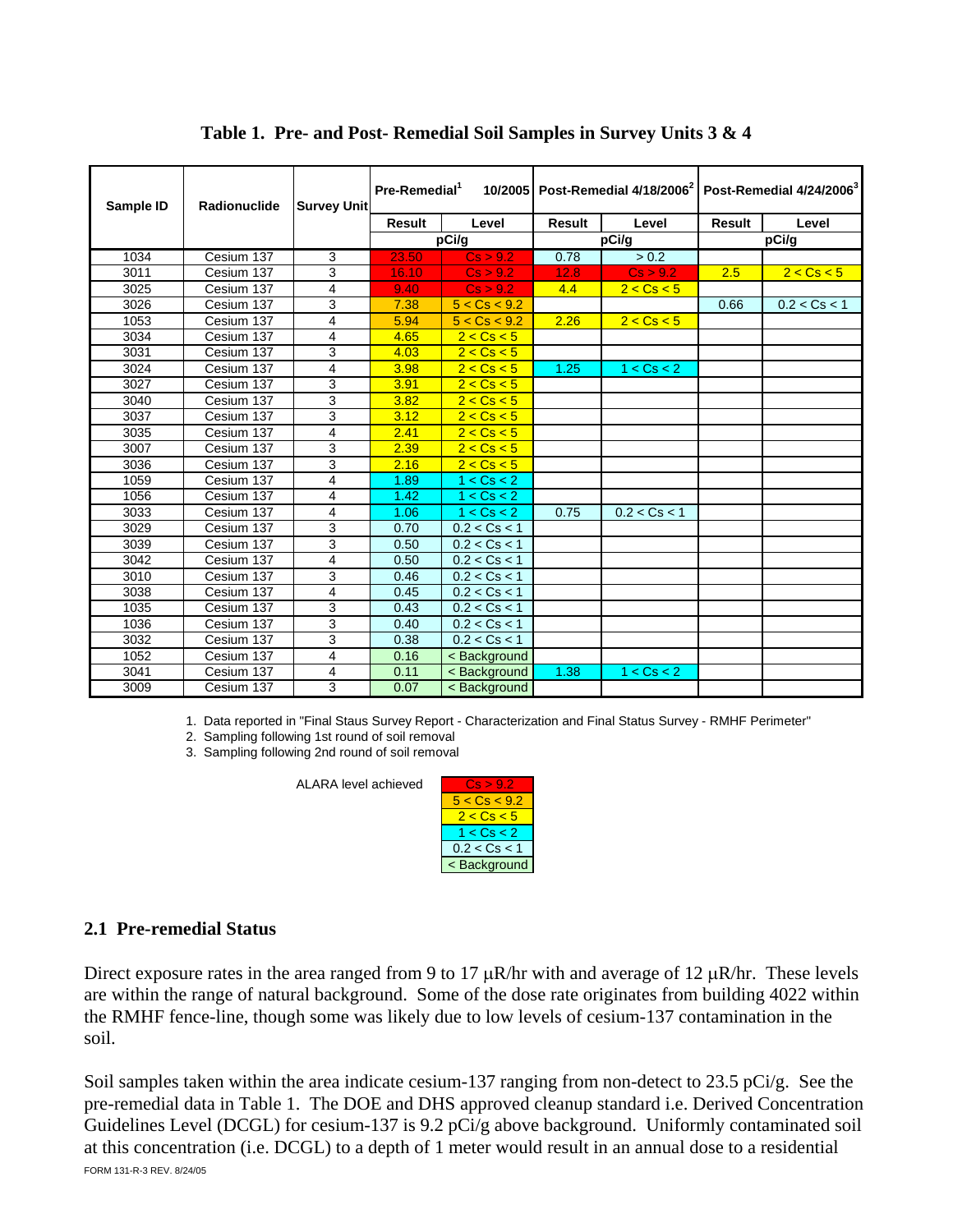user of 15 mrem/y or an additional 5% of the U.S. average natural background dose of 300 mrem/y. Three samples detected soil that exceeded the 9.2 pCi/g DCGL. Two samples exceeded 5 pCi/g. Nine samples exceeded 2 pCi/g. The remaining fourteen samples were less than 2 pCi/g. The average soil concentration in this area was 3.6 pCi/g.

Figure 1 above shows that the area of soil exceeding the DCGL of 9.2 pCi/g is approximately 40 ft<sup>2</sup>, whereas the area exceeding 5 pCi/g is approximately 100 ft<sup>2</sup>.

Even with the three samples that exceed the DCGL of 9.2 pCi/g, the two survey units pass the MARSSIM recommended statistical sign test. Both survey units therefore could be released for unrestricted use with no further remediation required. However, Boeing's ALARA remediation policy requires that any soil exceeding DCGLs will be excavated.

# **2.2 Post-remedial Status**

Removal of soil was performed in April 2006 with subsequent soil sampling performed on April 18<sup>th</sup>. Eight pre-remedial sample locations, including the five highest concentration locations were triangulated prior to remediation. These exact locations were then re-sampled following remediation. Five post-remedial samples confirmed that remediation had been effective in significantly reducing contamination levels at the re-sampled locations. These were locations 1034, 3035, 1053, 3024, and 3033. Location 3041 increased slightly, presumably due to limited cross contamination during excavation. The post-remedial concentration was still much less than the DCGL. One location, 3011, failed to achieve a reduction to less than the DCGL. Sampling of one location, 3026, was inadvertently omitted. Further soil removal was conducted and re-sampling performed on April 24th. Location 3011 was reduced to 2.5 pCi/g and location 3026 was reduced to 0.66 pCi/g.

The highest post-remedial concentration was 4.4 pCi/g, down from the highest pre-remedial concentration of 23.4 pCi/g. The excavation process was therefore successful, and all samples from that area now meet the approved cesium-137 DCGL of 9.2 pCi/g.

Approximately 200 cubic feet of soil was removed and is pending disposal to the Nevada Test Site (NTS). Figures 2 and 3 show the extent of the remedial operations.

# **2.3 Future Work**

This post-remedial sampling was not a MARSSIM designed final status survey. It was intended to confirm that excavation had been effective in removing contamination to below the cesium-137 DCGL. When the RMHF facility is demolished and excavated, a MARSSIM designed survey will be conducted of the whole footprint, including the localized area discussed in this letter report.

Phil Rutherford Manager, Health, Safety & Radiation Services

Dan Trippeda DOE Site Restoration